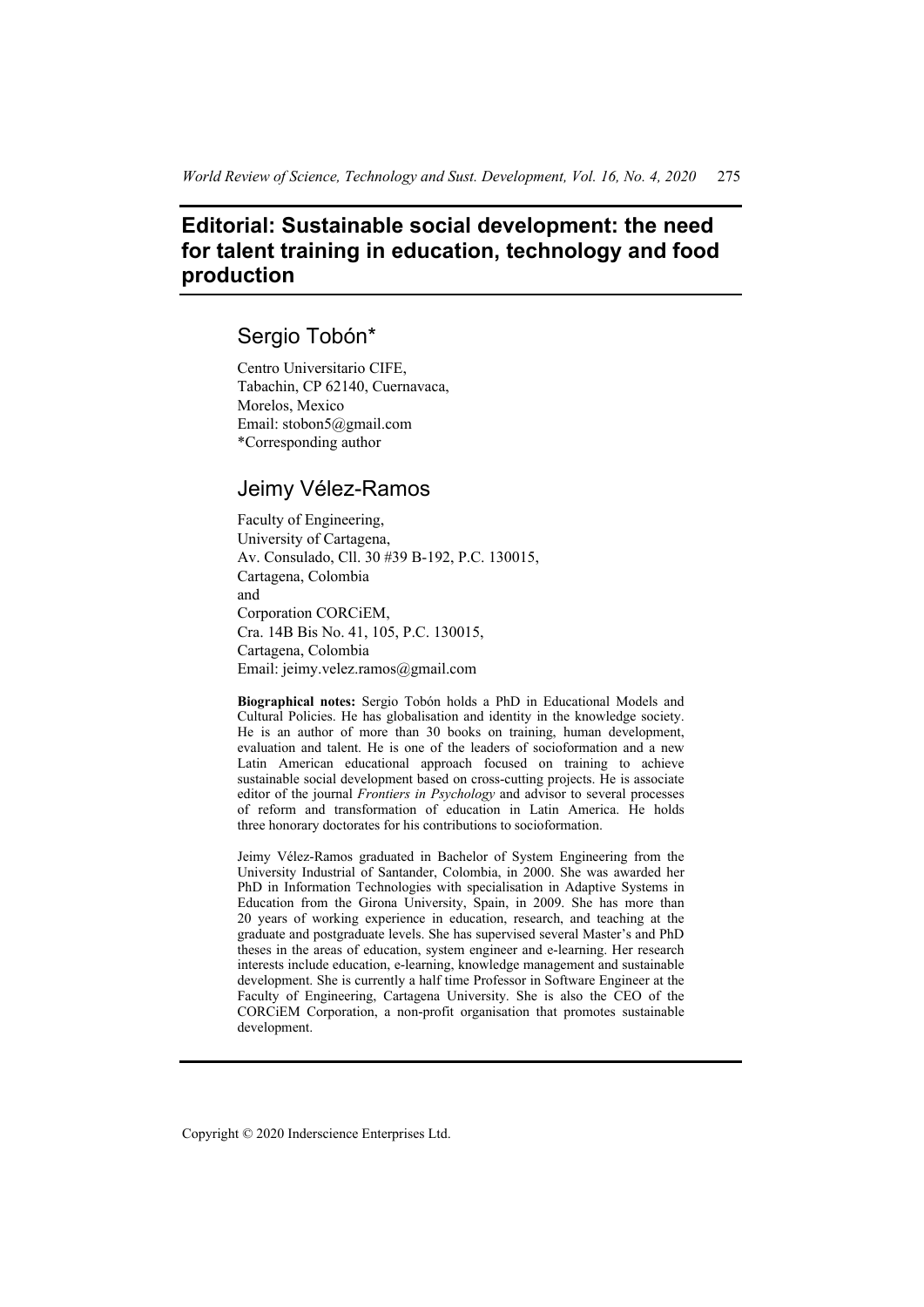### **1 Definition of sustainable social development**

A proposal for the definition of sustainable social development from the perspective of socioformation is presented, considering the current and future challenges regarding global warming, environmental pollution, loss of biodiversity, poverty, violence, and lack of quality of life. To this end, the need to develop talent in people, communities, and organisations, so that they work collaboratively to overcome these problems based on the inclusion and the use of digital technology. This is done as part of the presentation of the monograph 'Sustainable development: science, technology, and education to achieve global goals'.

Several concepts are surrounding the approach to sustainability, such as: sustainable human development (Hodge et al., 2018); sustainable development objectives (Maurer and Bogner, 2019); socio-ecological transitions towards sustainability (Loorbach and Rotmans, 2006); eco-development (Vanhulst and Günther, 2019); and sustainable social development (Luna-Nemecio, 2020).

These concepts and proposals have been given more by policies and social movements, than by theoretical research and the formulation of theories. Currently, almost all references to sustainable development are given by the millennium goals, which is a political and social agreement, but not by a theory based on the contributions of the various sciences. A strong theory of sustainable development is required to help guide research, and for this purpose, it is proposed to start from sustainable social development, because it is the concept that expresses most clearly the transformations that are necessary for the environment, since it starts from the social and the articulation of knowledge, considering technological, industrial and educational advances in an articulated way, to generate impact in controlling global warming and the destruction of natural resources, and to seek to overcome poverty.

In this sense, we believe that a theory of sustainable social development of a transdisciplinary nature is urgently needed, which focuses on seeking actions to generate changes in human behaviour and in ways of life and production since the millennium goals have not achieved the expected impact. This new theory should be based on a set of intervention strategies in the different social fields, based on collaboration and the establishment of agreements between different sectors of world society; to this end, the formation of a culture of sustainability should be promoted, leading to a reorientation of the economy and the development of communities. Also, education must be transformed to focus on training the necessary talent that will make it possible to face the climate crisis and the great problems of humanity. This could better advance the achievement of the millennium goals and set a more ambitious agenda for the next decade.

In this regard, among the possible ways to build a strong theory of sustainable social development is the socioformative approach, which consists of training individual, group, and community talent based on the resolution of real problems to help improve living conditions and ensure environmental sustainability, through the ethical life project (Bautista Lima et al., 2019), the undertaking of articulated and transversal projects, collaborative work, complex thinking skills, the management and co-creation of knowledge in rigorous sources and the use of digital technology (Arrieta-Álmario et al., 2018; Núñez et al., 2019; Zamora et al., 2016). According to this line, it is proposed to define sustainable social development as the process of collaborative work between different people, organisations, and entities to improve the quality of life with inclusion, ensure a permanent socioeconomic development, strengthen coexistence, take care of the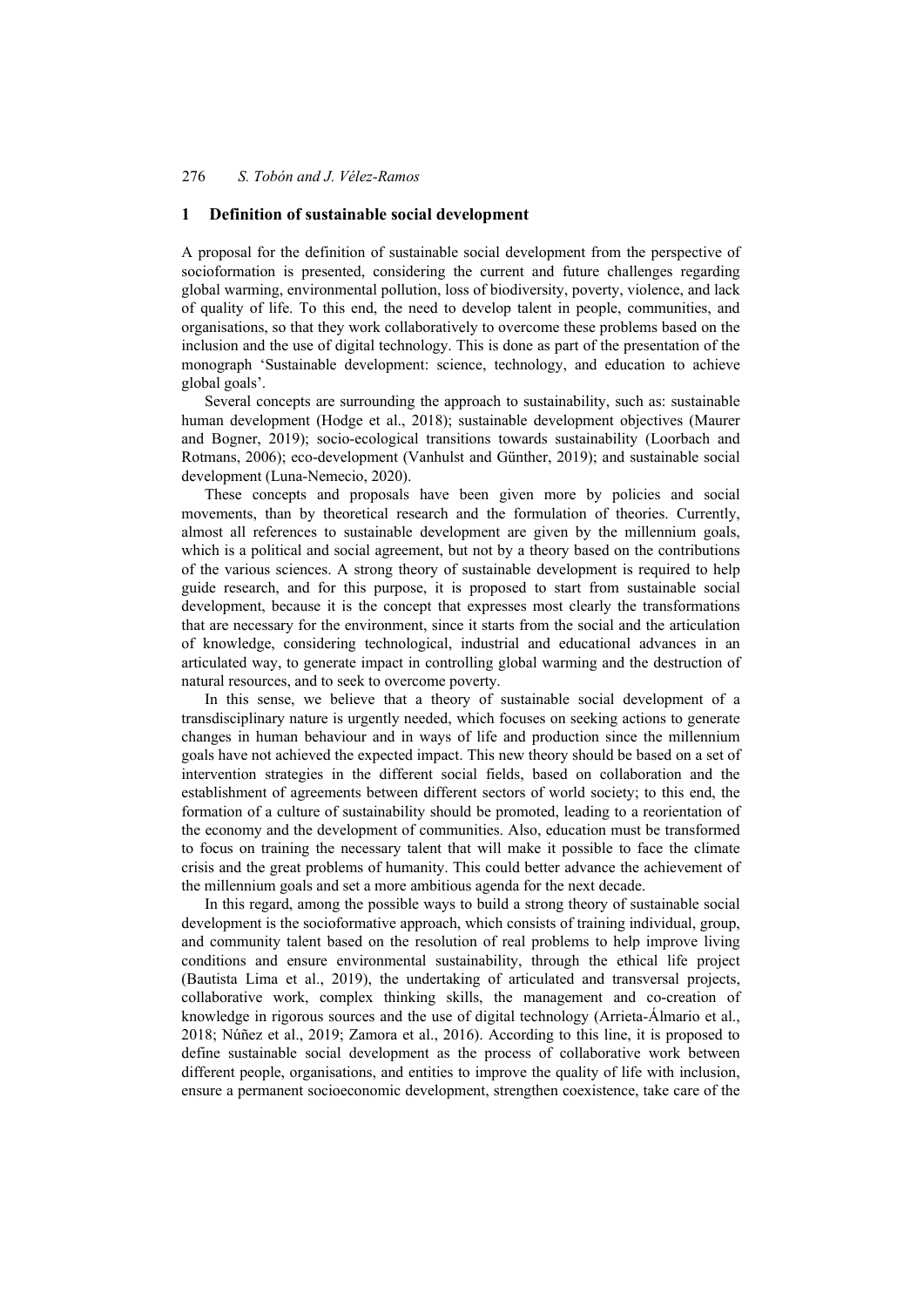### *Editorial* 277

environment and mitigate global warming, considering the basis of the millennium objectives, but looking for more ambitious goals.

Sustainable social development, considering the socioformative perspective, would have the following characteristics:

- 1 It is a process of collaborative work between citizens, organisations, companies and governments, to ensure a minimum of actions that guarantee the minimum levels of quality of life, care for the environment and the reduction of global warming.
- 2 It is based on the development of an ecosystemic vision, which allows balance at the level of the individual, between communities and with the environment.
- 3 It is based on a shared vision, that is, that all communities work based on the same principles and actions.
- 4 It seeks to develop talent in people and communities in order to solve environmental problems with creativity.
- 5 Addresses transdisciplinarity to appropriate the contributions of different disciplines and thus have coordinated actions working around the problems affecting people and the environment.
- 6 Applies mechanisms to address resistance to change and lack of awareness of the problem of climate change that many leaders, individuals, politicians, organisations and businesses have.
- 7 Promotes a culture of environmental care that is cross-cutting all development projects that are implemented, including food production, tourism, health, education, etc.
- 8 Applies strategies of resilience to face problems and move forward, considering situations of uncertainty.
- 9 Promotes the formation of an active citizenship focused on the implementation of daily practices of environmental care in everything they do.

Sustainable social development cannot be achieved without developing talent in individuals, communities and groups (Boštjančič and Slana, 2018; Worrell et al., 2019; Cao and Zhou, 2018; Becker et al., 2009). Although there are various definitions of talent, there is little agreement regarding its conceptualisation (Dries, 2013; Thunnissen and Van Arensbergen, 2015). In socioformative approach, it consists of a general action to identify, understand, explain and solve problems in the environment based on collaborative work aimed at achieving certain goals, integrating industriousness, skills, complex thinking skills, continuous improvement, and universal values within the framework of the ethical life project (Tobon and Luna-Nemecio, 2021). For this, the complex thought of Morin (1992) is taken as a reference.

Sustainable social development requires the development of talent in citizens in various areas. However, three essential areas often do not receive the necessary emphasis in research, such as: improving education so that it is inclusive and in line with the millennium goals; developing innovative talent in businesses so that they can help overcome social problems and generate mechanisms to significantly reduce global warming and implementing innovations in agricultural production that make better use of resources and help care for the environment. It is necessary to articulate these three areas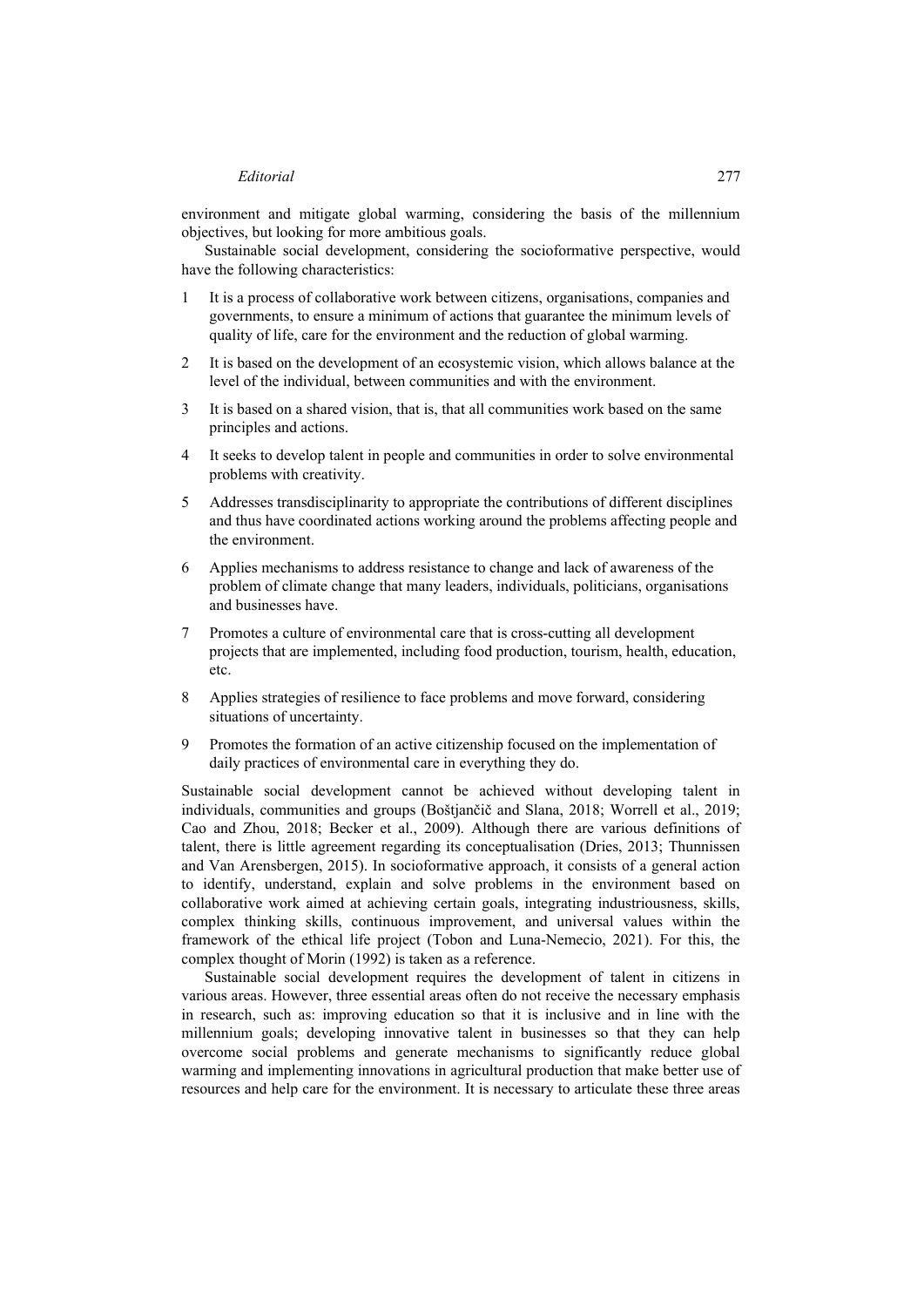to have a common vision, which ensures the implementation of actions with the necessary continuity.

#### **2 Presentation of the monograph**

The present monographic issue 'Sustainable development: science, technology, and education to achieve global goals' presents four relevant types of research to strengthen sustainable social development, contributing to four of the proposed millennium goals. First, Mendoza, Munca, Ávila and Tovar from Colombia present the work entitled 'Equal access to quality higher education: consolidation of the sustainable development goals, case of virtual software engineering of the Manuela Beltrán University', which makes a series of contributions to ODS No. 4, on how to achieve equal access to an online training program on software engineering. This is important for sustainable social development in the socioeconomic field, as people must have opportunities to access higher education in the area of technology, particularly in software engineering, considering its diverse conditions and characteristics.

Secondly, Pastrana and Tobón in their work 'Emerging needs of human talent training in leading information technology companies, a socioformative analysis' analyse the different needs of human talent that digital technology companies have, and based on this they make a series of suggestions to improve the development of talent and contribute to ODS Nos. 4 and 9. It is required that companies focused on information technologies be creative and innovative to support society in overcoming its various needs, such as poverty, pollution, addictions, lack of employment, among others.

Thirdly, Amaya, Zafra and Gaona-García of Colombia, in their work 'Visual guideline for agile creation of IoT applications for LoRaWAN networks' present the recommended guidelines for the creation of applications for the IoT LP-WAN network technology, LoRaWAN. Base on that, it is deployment a complete implementation of a LoRaWAN application that collects data from multiple nodes with environmental quality sensors and allows them to display dynamically on a graph in real-time. The main contribution is focused on UN Global Goal No. 9, helping communities to increase the infrastructure connectivity in real-time.

Finally, Torregroza, Rodríguez, Ruíz and López from Colombia in their work 'Multivariate analysis of volumetric shrinking of industrial cassava varieties' analysed the factors that affect the volumetric shrinkage of three varieties of industrial cassava. Based on that, the authors found out direct effect in the volumetric reduction of the three varieties due to the fact of variety and speed dried, as well as, the variety acting together with the temperature. The study contributes to the UN Global Objective No. 12 providing results to improve the optimisation of the cassava industrialisation processes. This allows to reduce energy consumption and increases food production.

#### **References**

- Arai, T., Pagello, E. and Parker, L.E. (2002) 'Editorial: Advances in multi-robot systems', *IEEE Transactions on Robotics and Automation*, Vol. 18, No. 5, pp.655–661.
- Arrieta-Álmario, Á.Á., Fuentes-Amín, O.C. and Vélez-Ramos, J. (2018) 'Implementation of technical cyclic voltametry on android platform using an electronic system based on PSoC technology', *Revista Espacios*, Vol. 39, No. 53, p.16.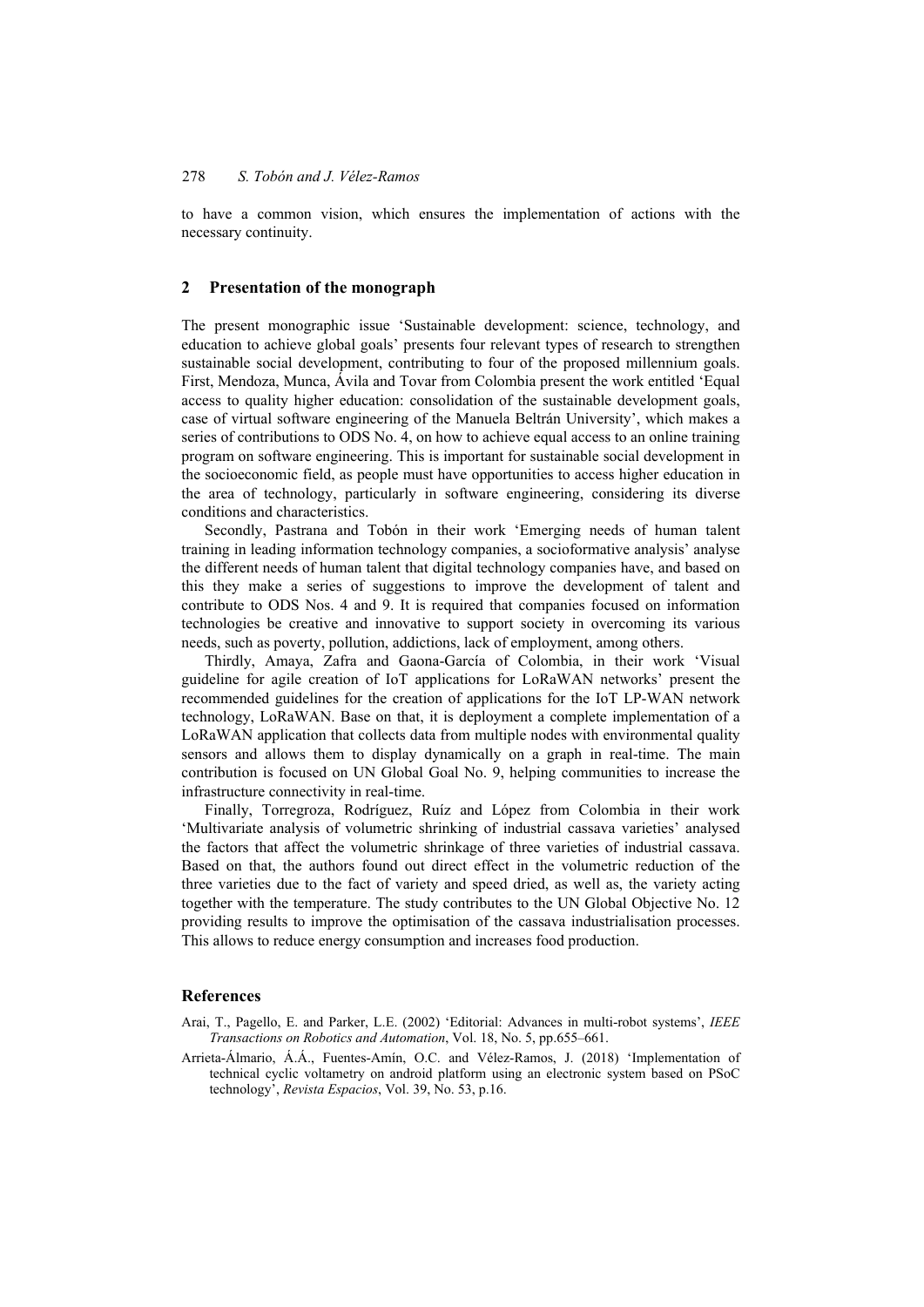- Bautista Lima, A.J., Juárez Hernández, L.G. and Tobón, S. (2019) 'Design and validation of a rubric to evaluate the ethical project of life in university students', *World Review of Science, Technology and Sustainable Development*, Vol. 15, No. 4, pp.300–312, DOI: 10.1504/ WRSTSD.2019.104093.
- Becker, B.E., Huselid, M.A. and Beatty, R.W. (2009) *The Differentiated Workforce. Transforming Talent into Strategic Impact*, Harvard Business School Press, Boston [online] http://credu. bookzip.co.kr/Resource/Englishbook/PDF/AE30371.pdf.
- Boštjančič, E. and Slana, Z. (2018) 'The role of talent management comparing medium-sized and large companies – major challenges in attracting and retaining talented employees', *Front. Psychol.*, Vol. 9, p.1750, DOI: 10.3389/fpsyg.2018.01750.
- Cao, Z.P. and Zhou, M. (2018) 'Research on the innovation and entrepreneurship education mode in colleges and universities based on entrepreneurial ecosystem theory', *Educational Sciences – Theory & Practice*, Vol. 18, No. 5, pp.1612–1619, DOI: 10.12738/estp.2018.5.060.
- De La Oliva, D., Tobón, S., Pérez Sánchez, A.K., Romero, J. and Escamilla Posadas, K.M. (2019) 'Inclusion-based assessment of educational guidance models: a socioformative analysis. [Evaluación del modelo educativo constructivista de orientación educativa e intervención psicopedagógica desde el enfoque socioformativo]', *Educar*, Vol. 55, No. 2, pp.561–576, DOI: 10.5565/rev/educar.772.
- Dries, N. (2013) 'The psychology of talent management: a review and research agenda', *Human Resource Management Review*, Vol. 23, No. 4, pp.272–285.
- Hodge, C., Daher, M., López, R., Castilla, J.C. and Edwards, G. (2018) 'Desarrollo humano integral y sostenible: Diálogos entre Sen-PNUD y el pensamiento social católico contemporáneo', *Teología y vida*, Vol. 59, No. 3, pp.399–430 [online] http://dx.doi.org/ 10.4067/s0049-34492018000300399.
- Loorbach, D. and Rotmans, J. (2006) 'Managing transitions for sustainable development', in Olsthoorn, X. and Wieczorek, A. (Eds.): *Understanding Industrial Transformation. Environment and Policy*, Vol. 44, Springer, Dordrecht [online] http://dx.doi.org/10.1007/1- 4020-4418-6\_10.
- Luna-Nemecio, J. (2020) *Para pensar el desarrollo social sostenible: múltiples enfoques, un mismo objetivo*, Kresearch/Religación. Centro de Investigaciones en Ciencias Sociales y Humanidades desde América Latina, Mount Dora, USA/Quito, Ecuador [online] https://doi.org/10.35766/dss20.
- Maurer, M. and Bogner, F.X. (2019) 'How freshmen perceive environmental education (EE) and education for sustainable development (ESD)', *PLoS One*, Vol. 14, No. 1, DOI [online] https://doi.org/10.1371/journal.pone.0208910.
- Morin, E. (1992) 'From the concept of system to the paradigm of complexity', *Journal of Social and Evolutionary Systems*, Vol. 15, No. 4, pp.371–385, DOI: 10.1016/1061-7361(92)90024-8.
- Núñez, C., Gaviria-Serrano, J.M., Tobón, S., Guzmán-Calderón, C.E. and Herrera, S.R. (2019) 'Teaching practice mediated by ICT: A significance construction [La práctica docente mediada por TIC: Una construcción de significados]', *Espacios*, Vol. 40, No. 5 [online] http://www.scopus.com.
- Thunnissen, M. and Van Arensbergen, P. (2015) 'A multi-dimensional approach to talent: an empirical analysis of the definition of talent in Dutch academia', *Personnel Review*, Vol. 44, No. 2, pp.182–199, DOI [online] http://dx.doi.org/10.1108/PR-10-2013-0190.
- Tobon, S. and Luna-Nemecio, J. (2021) 'Proposal for a new talent concept based on socioformation', *Educational Philosophy and Theory*, Vol. 53, No. 1, pp.21–33, DOI: 10.1080/00131857.2020.1725885.
- Vanhulst, J. and Günther, M. (2019) 'Thinking sustainability from Latin America. A retrospective look at academic discourse based on a bibliometric analysis between 1970 and 2012 [Pensar la sustentabilidad desde América Latina. Retrospectiva del discurso académico a partir de un análisis bibliométrico entre 1970 y 2012]', *Revista Colombiana de Sociología*, Vol. 42, No. 1, pp.41–71 [online] http://dx.doi.org/10.15446/rcs.v42n1.73141.